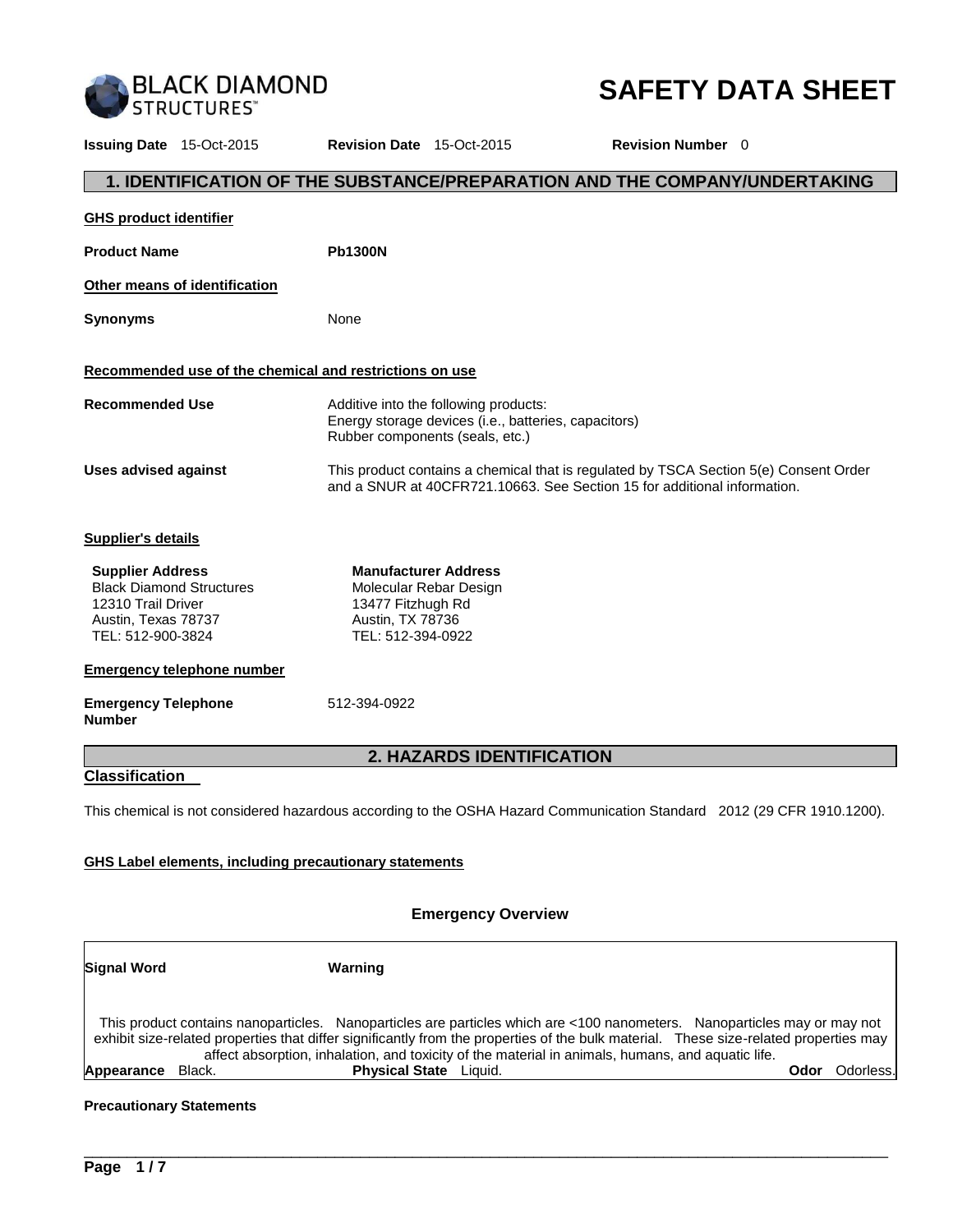**Prevention** • None

#### **General Advice**

- None
- **Storage**
- None

#### **Disposal**

• None

#### **Hazard Not Otherwise Classified (HNOC)**

There is limited information on inhalation of aqueous suspensions of carbon nanotubes. Fine mists may contain inhalable respirable carbon nanotubes.

#### **Other information**

5% of the mixture consists of ingredient(s) of unknown toxicity.

## **3. COMPOSITION/INFORMATION ON INGREDIENTS**

 $\Box$ 

| <b>Chemical Name</b>                                                                                       | -Nc | Weight % | secret<br>™rade |
|------------------------------------------------------------------------------------------------------------|-----|----------|-----------------|
| cular rebar<br>Moleo                                                                                       |     | . .      |                 |
| $\star$ The concentration from fractional of concentration has been initiated to a fund control of $\star$ |     |          |                 |

**4. FIRST AID MEASURES** 

*\*The exact percentage (concentration) of composition has been withheld as a trade secret.* 

| Description of necessary first-aid measures               |                                                                                                                                                                                                                  |  |  |  |  |
|-----------------------------------------------------------|------------------------------------------------------------------------------------------------------------------------------------------------------------------------------------------------------------------|--|--|--|--|
| <b>General Advice</b>                                     | Show this safety data sheet to the doctor in attendance.                                                                                                                                                         |  |  |  |  |
| <b>Eye Contact</b>                                        | Rinse immediately with plenty of water, also under the eyelids, for at least 15 minutes. Call<br>a physician or Poison Control Center immediately.                                                               |  |  |  |  |
| <b>Skin Contact</b>                                       | IF ON SKIN (or hair): Remove/Take off immediately all contaminated clothing. Rinse skin<br>with water/shower. Call a physician or Poison Control Center immediately. Wash<br>contaminated clothing before reuse. |  |  |  |  |
| <b>Inhalation</b>                                         | IF INHALED: Remove to fresh air and keep at rest in a position comfortable for breathing.<br>Call a physician or Poison Control Center immediately.                                                              |  |  |  |  |
| Ingestion                                                 | IF SWALLOWED: Call a POISON CENTER or doctor/ physician if you feel unwell.                                                                                                                                      |  |  |  |  |
| Most important symptoms/effects, acute and delayed        |                                                                                                                                                                                                                  |  |  |  |  |
| Most Important Symptoms/Effects No information available. |                                                                                                                                                                                                                  |  |  |  |  |
|                                                           | Indication of immediate medical attention and special treatment needed, if necessary                                                                                                                             |  |  |  |  |

**Notes to Physician Treat symptomatically.** 

## **5. FIRE-FIGHTING MEASURES**

\_\_\_\_\_\_\_\_\_\_\_\_\_\_\_\_\_\_\_\_\_\_\_\_\_\_\_\_\_\_\_\_\_\_\_\_\_\_\_\_\_\_\_\_\_\_\_\_\_\_\_\_\_\_\_\_\_\_\_\_\_\_\_\_\_\_\_\_\_\_\_\_\_\_\_\_\_\_\_\_\_\_\_\_\_\_\_\_\_\_\_\_\_

## **Suitable Extinguishing Media**

Use extinguishing measures that are appropriate to local circumstances and the surrounding environment.

#### **Unsuitable Extinguishing Media** None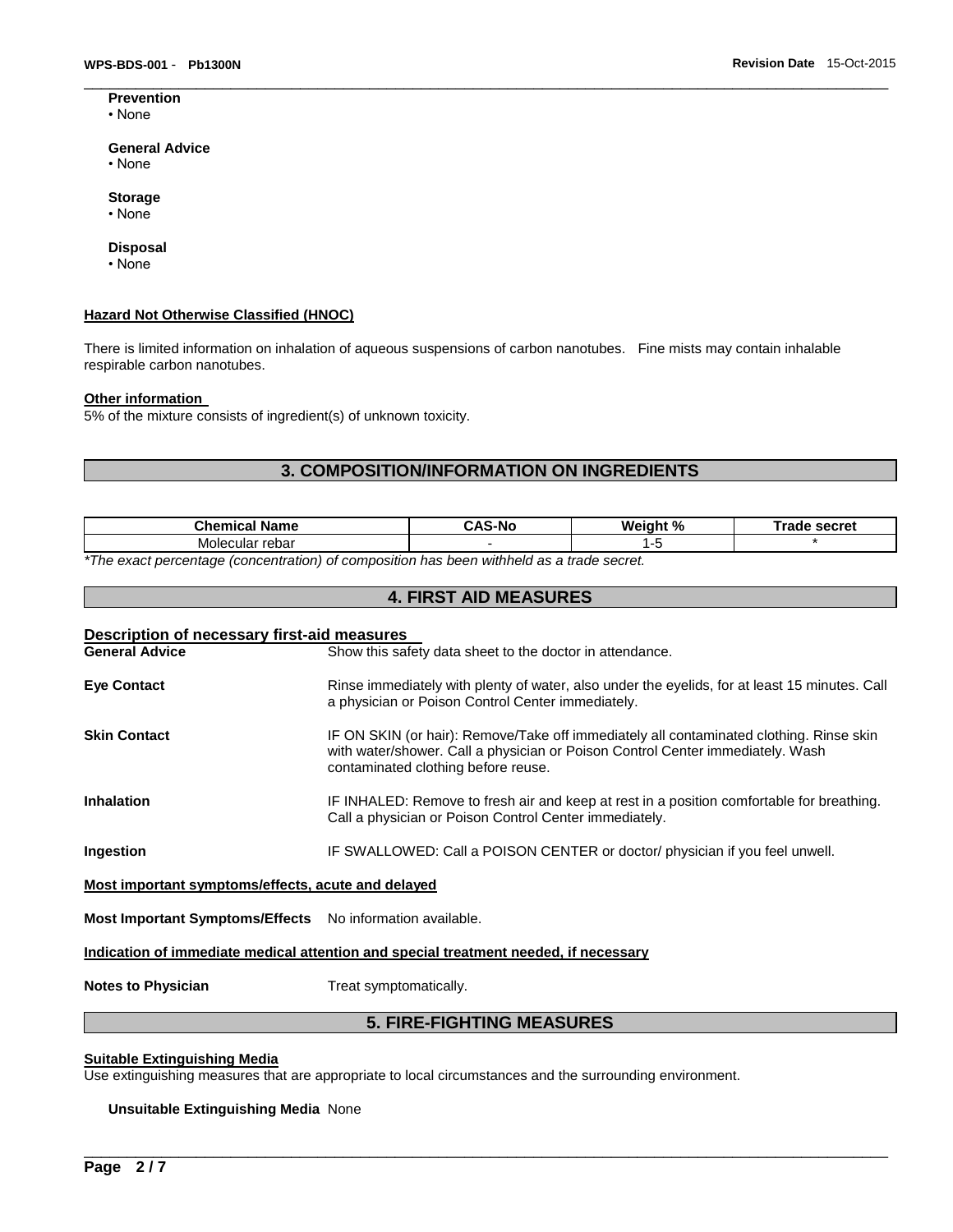## **Specific Hazards Arising from the Chemical**

Non-combustible

| <b>Explosion Data</b>            |       |
|----------------------------------|-------|
| Sensitivity to Mechanical Impact | None. |
| Sensitivity to Static Discharge  | None. |

 $\Box$ 

#### **Protective Equipment and Precautions for Firefighters**

As in any fire, wear self-contained breathing apparatus pressure-demand, MSHA/NIOSH (approved or equivalent) and full protective gear.

## **6. ACCIDENTAL RELEASE MEASURES**

#### **Personal precautions, protective equipment and emergency procedures**

| <b>Personal Precautions</b>                           | Keep people away from and upwind of spill/leak. Use personal protective equipment. Avoid<br>contact with skin, eyes and clothing. Do not breathe dust fume gas mist vapors spray. |  |
|-------------------------------------------------------|-----------------------------------------------------------------------------------------------------------------------------------------------------------------------------------|--|
| <b>Environmental Precautions</b>                      |                                                                                                                                                                                   |  |
| <b>Environmental Precautions</b>                      | Do not allow material to contaminate ground water system. Prevent product from entering<br>drains. See Section 12 for additional Ecological Information.                          |  |
| Methods and materials for containment and cleaning up |                                                                                                                                                                                   |  |
| <b>Methods for Containment</b>                        | Dike far ahead of liquid spill for later disposal.                                                                                                                                |  |
| <b>Methods for Cleaning Up</b>                        | Dam up. Soak up with inert absorbent material. Use personal protective equipment. Clean<br>up promptly using a HEPA-filtered vacuum.                                              |  |

## **7. HANDLING AND STORAGE**

| <b>Precautions for safe handling</b>                         |                                                                                                                                                                                                                                                                                                                               |  |  |
|--------------------------------------------------------------|-------------------------------------------------------------------------------------------------------------------------------------------------------------------------------------------------------------------------------------------------------------------------------------------------------------------------------|--|--|
| <b>Handling</b>                                              | Prevent formation of aerosols or mists. Wear personal protective equipment. Avoid contact<br>with skin, eyes and clothing. Do not breathe dust/ fume/ gas/ mist/ vapors/ spray. Use only<br>in area provided with appropriate exhaust ventilation.                                                                            |  |  |
| Conditions for safe storage, including any incompatibilities |                                                                                                                                                                                                                                                                                                                               |  |  |
| <b>Storage</b>                                               | Keep containers tightly closed in a dry, cool and well-ventilated place.                                                                                                                                                                                                                                                      |  |  |
| <b>Incompatible Products</b>                                 | Strong oxidizing agents.                                                                                                                                                                                                                                                                                                      |  |  |
| 8. EXPOSURE CONTROLS / PERSONAL PROTECTION                   |                                                                                                                                                                                                                                                                                                                               |  |  |
| <b>Control parameters</b>                                    |                                                                                                                                                                                                                                                                                                                               |  |  |
| <b>Exposure Guidelines</b>                                   | Little is known about the occupational exposure to nanoparticles which means that<br>regulatory bodies have not identified any exposure guidelines. Refer to "Approaches to<br>Safe Nanotechnology" by the National Institute Occupational Safety and Health (NIOSH) for<br>hazard assessment and risk management techniques. |  |  |
| <b>Other Exposure Guidelines</b>                             | NIOSH proposes a recommended exposure limit (REL) of 1 $\mu$ g/m <sup>3</sup> elemental carbon as an<br>8 hr. Time Weighted Average respirable mass airborne concentrations for carbon<br>nanotubes.                                                                                                                          |  |  |
| <b>Appropriate engineering controls</b>                      |                                                                                                                                                                                                                                                                                                                               |  |  |

\_\_\_\_\_\_\_\_\_\_\_\_\_\_\_\_\_\_\_\_\_\_\_\_\_\_\_\_\_\_\_\_\_\_\_\_\_\_\_\_\_\_\_\_\_\_\_\_\_\_\_\_\_\_\_\_\_\_\_\_\_\_\_\_\_\_\_\_\_\_\_\_\_\_\_\_\_\_\_\_\_\_\_\_\_\_\_\_\_\_\_\_\_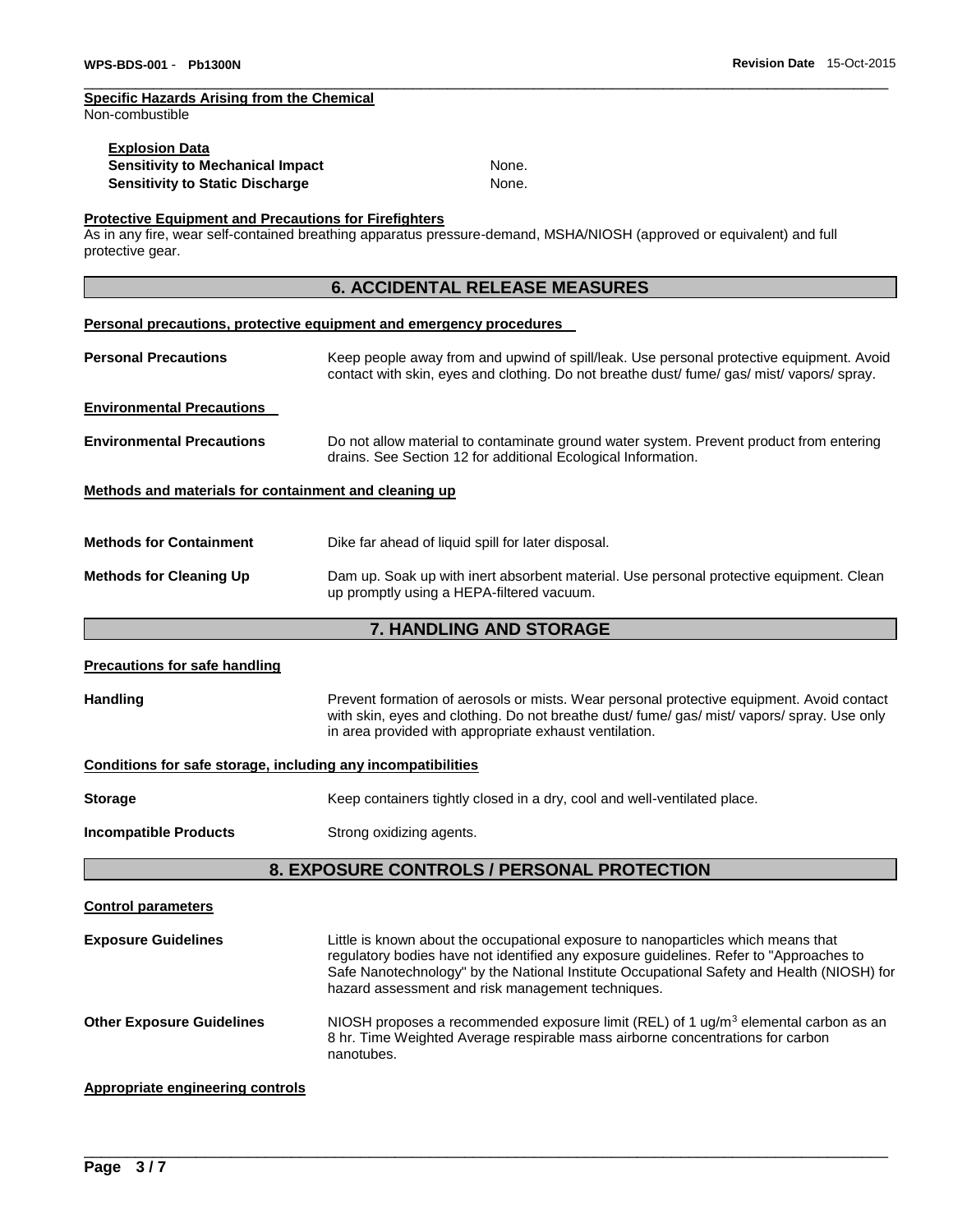# **Engineering Measures** Showers Eyewash stations Ventilation systems **Individual protection measures, such as personal protective equipment Eye/Face Protection** Safety glasses with side-shields. If splashes are likely to occur, wear: Goggles. Long sleeved clothing. Chemical resistant gloves.

**Respiratory Protection** Use type P95 (US) or type P1 (EU EN 143) particulate respirator. **Hygiene Measures** Handle in accordance with good industrial hygiene and safety practice.

## **9. PHYSICAL AND CHEMICAL PROPERTIES**

 $\Box$ 

#### **Information on basic physical and chemical properties**

| <b>Physical State</b>                                   | Liquid.                    | Appearance            | Black.                    |
|---------------------------------------------------------|----------------------------|-----------------------|---------------------------|
| Odor                                                    | Odorless.                  | <b>Odor Threshold</b> | No information available. |
|                                                         | <b>Values</b>              | Remarks/ - Method     |                           |
| <b>Property</b><br>рH                                   | $4 - 7$                    | None known            |                           |
| <b>Melting Point/Range</b>                              | No data available          | None known            |                           |
| <b>Boiling Point/Boiling Range</b>                      | 100 °C                     | None known            |                           |
| <b>Flash Point</b>                                      | No data available          | None known            |                           |
| <b>Evaporation rate</b>                                 | No data available          | None known            |                           |
| Flammability (solid, gas)                               | No data available          | None known            |                           |
| <b>Flammability Limits in Air</b>                       |                            |                       |                           |
| upper flammability limit                                | No data available          |                       |                           |
| lower flammability limit                                | No data available          |                       |                           |
| <b>Vapor Pressure</b>                                   | No data available          | None known            |                           |
| <b>Vapor Density</b>                                    | No data available          | None known            |                           |
| <b>Specific Gravity</b>                                 | $\sim 1$ g/cm <sup>3</sup> | None known            |                           |
| <b>Water Solubility</b>                                 | No data available          | None known            |                           |
| Solubility in other solvents                            | No data available          | None known            |                           |
| Partition coefficient: n-octanol/waterNo data available |                            | None known            |                           |
| <b>Autoignition Temperature</b>                         | No data available          | None known            |                           |
| <b>Decomposition Temperature</b>                        | No data available          | None known            |                           |
| <b>Viscosity</b>                                        | No data available          | None known            |                           |
| <b>Flammable Properties</b>                             | Not flammable              |                       |                           |
| <b>Explosive Properties</b>                             | No data available          |                       |                           |
| <b>Oxidizing Properties</b>                             | No data available          |                       |                           |
| <b>Other information</b>                                |                            |                       |                           |
| <b>VOC Content (%)</b>                                  | No data available          |                       |                           |

## **10. STABILITY AND REACTIVITY**

\_\_\_\_\_\_\_\_\_\_\_\_\_\_\_\_\_\_\_\_\_\_\_\_\_\_\_\_\_\_\_\_\_\_\_\_\_\_\_\_\_\_\_\_\_\_\_\_\_\_\_\_\_\_\_\_\_\_\_\_\_\_\_\_\_\_\_\_\_\_\_\_\_\_\_\_\_\_\_\_\_\_\_\_\_\_\_\_\_\_\_\_\_

#### **Reactivity**

No data available.

#### **Chemical stability**

Stable under recommended storage conditions.

#### **Possibility of hazardous reactions**

None under normal processing.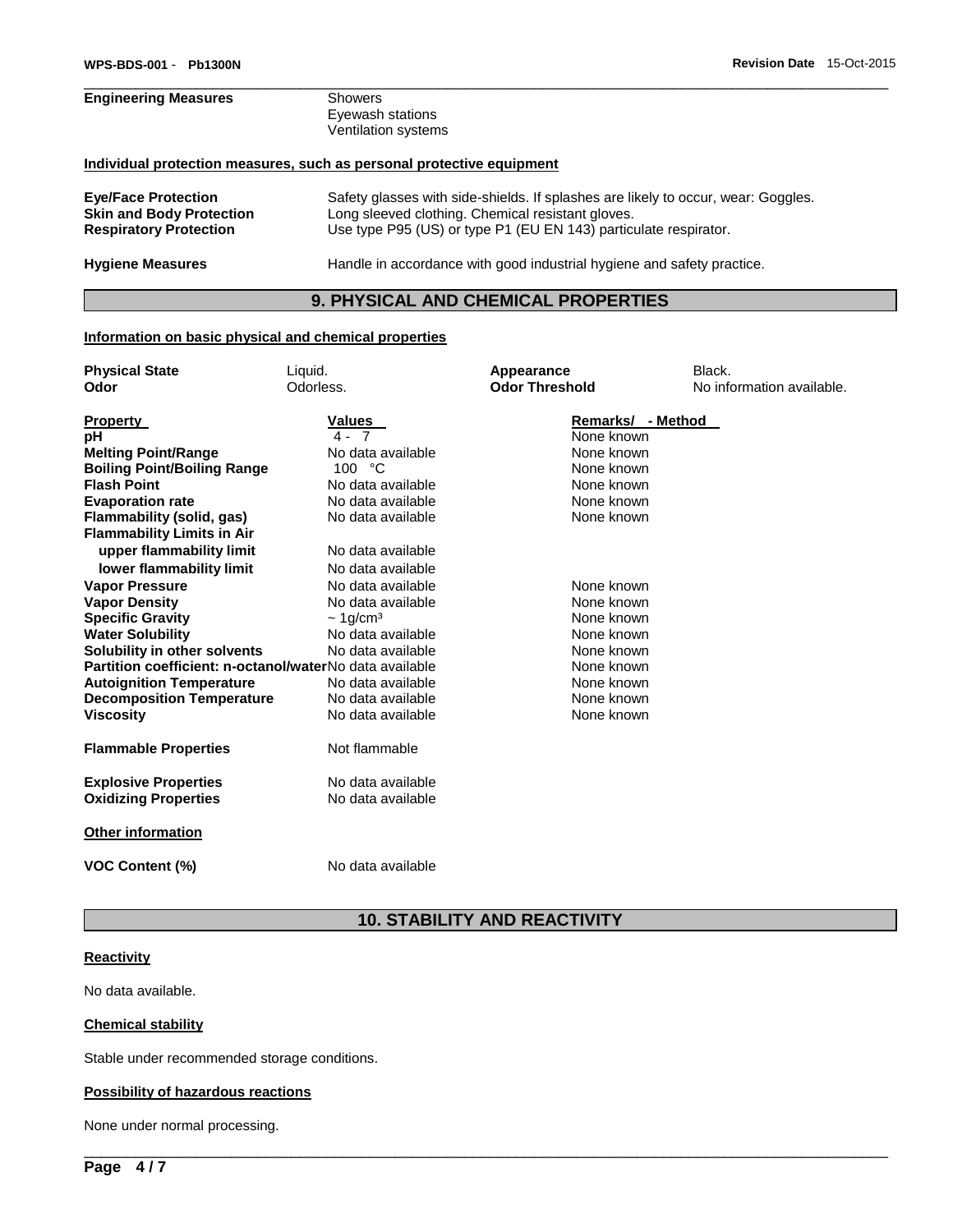#### **Hazardous Polymerization**

Hazardous polymerization does not occur.

#### **Conditions to avoid**

Do not allow to dry.

#### **Incompatible materials**

Strong oxidizing agents.

#### **Hazardous decomposition products**

None known based on information supplied.

## **11. TOXICOLOGICAL INFORMATION**

 $\Box$ 

## **Information on likely routes of exposure**

| <b>Product Information</b>                                       | This material should only be handled by, or under the close supervision of, those properly<br>qualified in the handling and use of potentially hazardous chemicals. It should be borne in<br>mind that the toxocological and physiological properties of this compound is not well<br>defined                                  |  |  |
|------------------------------------------------------------------|--------------------------------------------------------------------------------------------------------------------------------------------------------------------------------------------------------------------------------------------------------------------------------------------------------------------------------|--|--|
| <b>Inhalation</b>                                                | May be harmful if inhaled. There is limited information on inhalation of aqueous<br>suspensions of carbon nanotubes. Fine mists may contain inhalable respirable carbon<br>nanotubes. Evidence from animal studies indicate inhaled nanoparticles may deposit deep<br>in lung tissues possible interfering with lung function. |  |  |
| <b>Eye Contact</b>                                               | May cause irritation.                                                                                                                                                                                                                                                                                                          |  |  |
| <b>Skin Contact</b>                                              | May cause irritation. May be harmful in contact with skin.                                                                                                                                                                                                                                                                     |  |  |
| Ingestion                                                        | May be harmful if swallowed.                                                                                                                                                                                                                                                                                                   |  |  |
| <b>Component Information</b>                                     | No information available.                                                                                                                                                                                                                                                                                                      |  |  |
|                                                                  | Symptoms related to the physical, chemical and toxicological characteristics                                                                                                                                                                                                                                                   |  |  |
| Symptoms                                                         | No information available.                                                                                                                                                                                                                                                                                                      |  |  |
|                                                                  | Delayed and immediate effects and also chronic effects from short and long term exposure                                                                                                                                                                                                                                       |  |  |
| Sensitization                                                    | No information available.                                                                                                                                                                                                                                                                                                      |  |  |
| <b>Mutagenic Effects</b>                                         | No information available.                                                                                                                                                                                                                                                                                                      |  |  |
| Carcinogenicity                                                  | Contains no ingredients above reportable quantities listed as a carcinogen.                                                                                                                                                                                                                                                    |  |  |
|                                                                  |                                                                                                                                                                                                                                                                                                                                |  |  |
| <b>Reproductive Toxicity</b>                                     | No information available.                                                                                                                                                                                                                                                                                                      |  |  |
| <b>STOT - single exposure</b><br><b>STOT - repeated exposure</b> | No information available.<br>No information available.                                                                                                                                                                                                                                                                         |  |  |
| <b>Aspiration Hazard</b>                                         | No information available.                                                                                                                                                                                                                                                                                                      |  |  |
|                                                                  |                                                                                                                                                                                                                                                                                                                                |  |  |
| Numerical measures of toxicity - Product                         |                                                                                                                                                                                                                                                                                                                                |  |  |
| <b>Acute Toxicity</b>                                            | 5% of the mixture consists of ingredient(s) of unknown toxicity.                                                                                                                                                                                                                                                               |  |  |
| <b>12. ECOLOGICAL INFORMATION</b>                                |                                                                                                                                                                                                                                                                                                                                |  |  |
|                                                                  |                                                                                                                                                                                                                                                                                                                                |  |  |

\_\_\_\_\_\_\_\_\_\_\_\_\_\_\_\_\_\_\_\_\_\_\_\_\_\_\_\_\_\_\_\_\_\_\_\_\_\_\_\_\_\_\_\_\_\_\_\_\_\_\_\_\_\_\_\_\_\_\_\_\_\_\_\_\_\_\_\_\_\_\_\_\_\_\_\_\_\_\_\_\_\_\_\_\_\_\_\_\_\_\_\_\_

#### **Ecotoxicity**

The environmental impact of this product has not been fully investigated.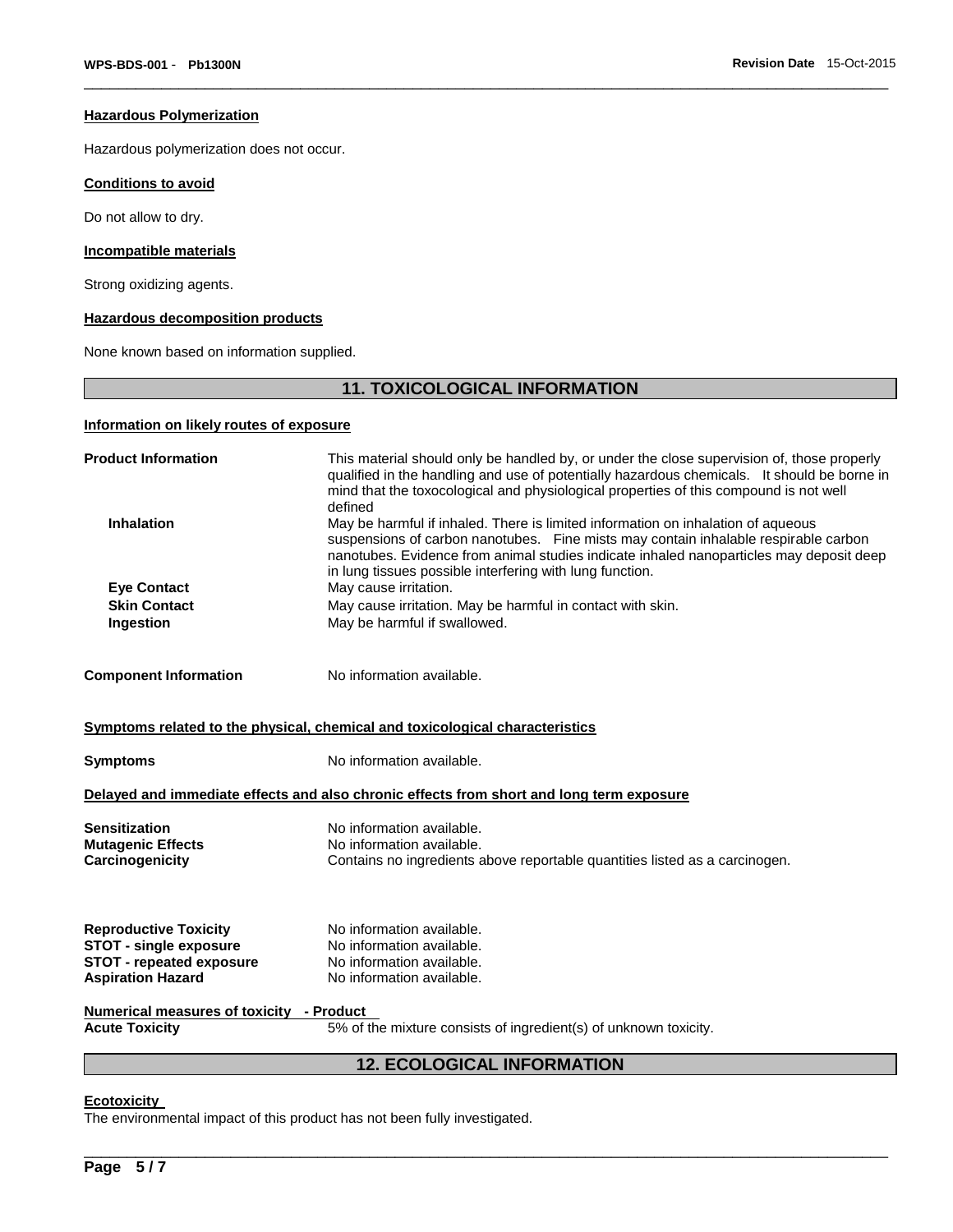| <b>Persistence and Degradability</b>                      | No information available.                                                                                                                                                                                                                                                                                                                                                                                                                                                                                                      |  |  |
|-----------------------------------------------------------|--------------------------------------------------------------------------------------------------------------------------------------------------------------------------------------------------------------------------------------------------------------------------------------------------------------------------------------------------------------------------------------------------------------------------------------------------------------------------------------------------------------------------------|--|--|
| <b>Bioaccumulation</b>                                    | No information available.                                                                                                                                                                                                                                                                                                                                                                                                                                                                                                      |  |  |
| <b>Other Adverse Effects</b><br>No information available. |                                                                                                                                                                                                                                                                                                                                                                                                                                                                                                                                |  |  |
|                                                           | <b>13. DISPOSAL CONSIDERATIONS</b>                                                                                                                                                                                                                                                                                                                                                                                                                                                                                             |  |  |
| <b>Waste Disposal Methods</b>                             | This material, as supplied, is not a hazardous waste according to Federal regulations (40<br>CFR 261). This material could become a hazardous waste if it is mixed with or otherwise<br>comes in contact with a hazardous waste, if chemical additions are made to this material, or<br>if the material is processed or otherwise altered. Consult 40 CFR 261 to determine<br>whether the altered material is a hazardous waste. Consult the appropriate state, regional,<br>or local regulations for additional requirements. |  |  |
| <b>Contaminated Packaging</b>                             | Do not re-use empty containers.                                                                                                                                                                                                                                                                                                                                                                                                                                                                                                |  |  |
|                                                           | <b>14. TRANSPORT INFORMATION</b>                                                                                                                                                                                                                                                                                                                                                                                                                                                                                               |  |  |
|                                                           |                                                                                                                                                                                                                                                                                                                                                                                                                                                                                                                                |  |  |
| <u>DOT</u>                                                | Not regulated                                                                                                                                                                                                                                                                                                                                                                                                                                                                                                                  |  |  |
| TDG                                                       | Not regulated                                                                                                                                                                                                                                                                                                                                                                                                                                                                                                                  |  |  |
| <b>MEX</b>                                                | Not regulated                                                                                                                                                                                                                                                                                                                                                                                                                                                                                                                  |  |  |

 $\Box$ 

## **15. REGULATORY INFORMATION**

**Molecular Rebar<sup>®</sup> is subject to SNUR regulations as per 40CFR721.10663.** 

| International Inventories |                |
|---------------------------|----------------|
| <b>TSCA</b>               | Complies       |
| <b>DSL</b>                | Not determined |

#### **Legend**

**TSCA** - United States Toxic Substances Control Act Section 8(b) Inventory **DSL/NDSL** - Canadian Domestic Substances List/Non-Domestic Substances List

#### **U.S. Federal Regulations**

Section 313 of Title III of the Superfund Amendments and Reauthorization Act of 1986 (SARA). This product does not contain any chemicals which are subject to the reporting requirements of the Act and Title 40 of the Code of Federal Regulations, Part 372.

#### **SARA 311/312 Hazard Categories**

| No. |
|-----|
| N٥  |
| No. |
| No. |
| N٥  |
|     |

# **Clean Water Act**

This product does not contain any substances regulated as pollutants pursuant to the Clean Water Act (40 CFR 122.21 and 40 CFR 122.42).

\_\_\_\_\_\_\_\_\_\_\_\_\_\_\_\_\_\_\_\_\_\_\_\_\_\_\_\_\_\_\_\_\_\_\_\_\_\_\_\_\_\_\_\_\_\_\_\_\_\_\_\_\_\_\_\_\_\_\_\_\_\_\_\_\_\_\_\_\_\_\_\_\_\_\_\_\_\_\_\_\_\_\_\_\_\_\_\_\_\_\_\_\_